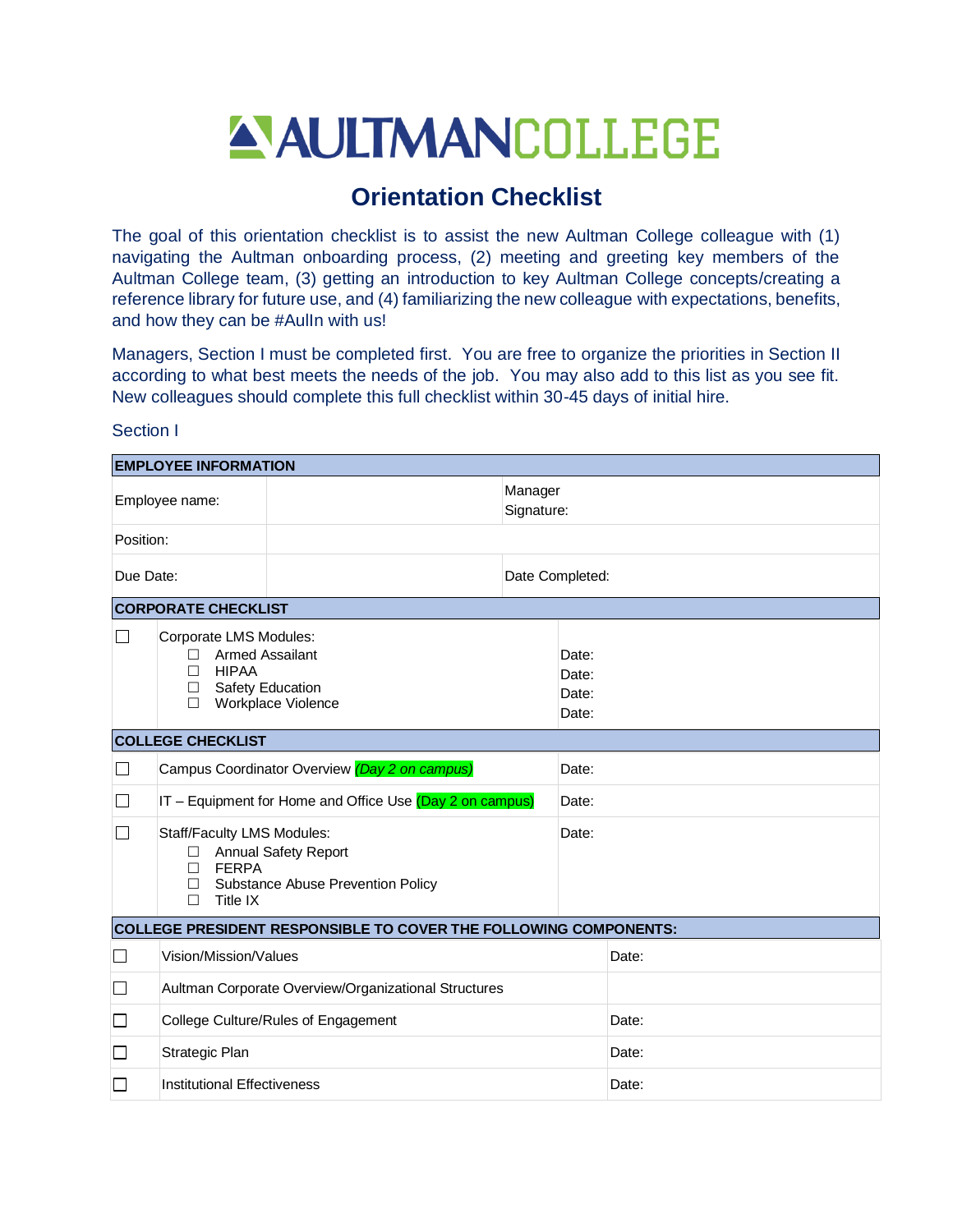| HUMAN RESOURCES RESPONSIBLE TO COVER THE FOLLOWING COMPONENTS: |                                                                                                                               |       |  |  |
|----------------------------------------------------------------|-------------------------------------------------------------------------------------------------------------------------------|-------|--|--|
|                                                                | $\Box$ On-campus and home office expectations (i.e., meeting presence, dress<br>code, weekly hours, etc.). Telework Agreement | Date: |  |  |
|                                                                | □ Benefit Package (i.e. health insurance, Vacation/PTO, logo wear, college<br>perks)                                          | Date: |  |  |
|                                                                | <b>TEvaluation Process</b>                                                                                                    | Date: |  |  |

#### Section II

| <b>MANAGER RESPONSIBLE TO COVER THE FOLLOWING COMPONENTS:</b> |                                                                                                                             |                         |  |  |
|---------------------------------------------------------------|-----------------------------------------------------------------------------------------------------------------------------|-------------------------|--|--|
|                                                               | Meet Employee on Campus minimum of 3 days week 1 of employment.<br>Provide tour of college and Aultman.                     | Date:                   |  |  |
|                                                               | Governance                                                                                                                  | Date:                   |  |  |
|                                                               | <b>Mentor Assignment</b>                                                                                                    | Date:                   |  |  |
|                                                               | College Publications & Email Signature                                                                                      | Date:                   |  |  |
|                                                               | Annual Requirements                                                                                                         | Date:                   |  |  |
|                                                               | Aultman Corporate Orientation Form                                                                                          | Date:                   |  |  |
|                                                               | Recruitment: Explain How All Employees Recruit - Give Examples                                                              | Date:                   |  |  |
|                                                               | Assign to meet with various personnel if needed:<br>$\Box$<br>$\Box$                                                        | Date:                   |  |  |
|                                                               | LMS Training (If applicable):<br>Navigating the LMS<br>□<br>Designing a Hybrid Course<br>□<br>Teaching a Hybrid Course<br>П | Date:<br>Date:<br>Date: |  |  |

### **EMPLOYEE'S MENTOR RESPONSIBLE TO COVER THE FOLLOWING COMPONENTS:**

|  | □ Review Employee Portal and Self-Service<br>Date:<br><b>Kronos</b><br>Bee Healthy<br>П<br>Holidays<br>$\blacksquare$<br>Misc. |  |
|--|--------------------------------------------------------------------------------------------------------------------------------|--|
|  | Review Locations of Supplies and Ordering Process<br>Date:                                                                     |  |